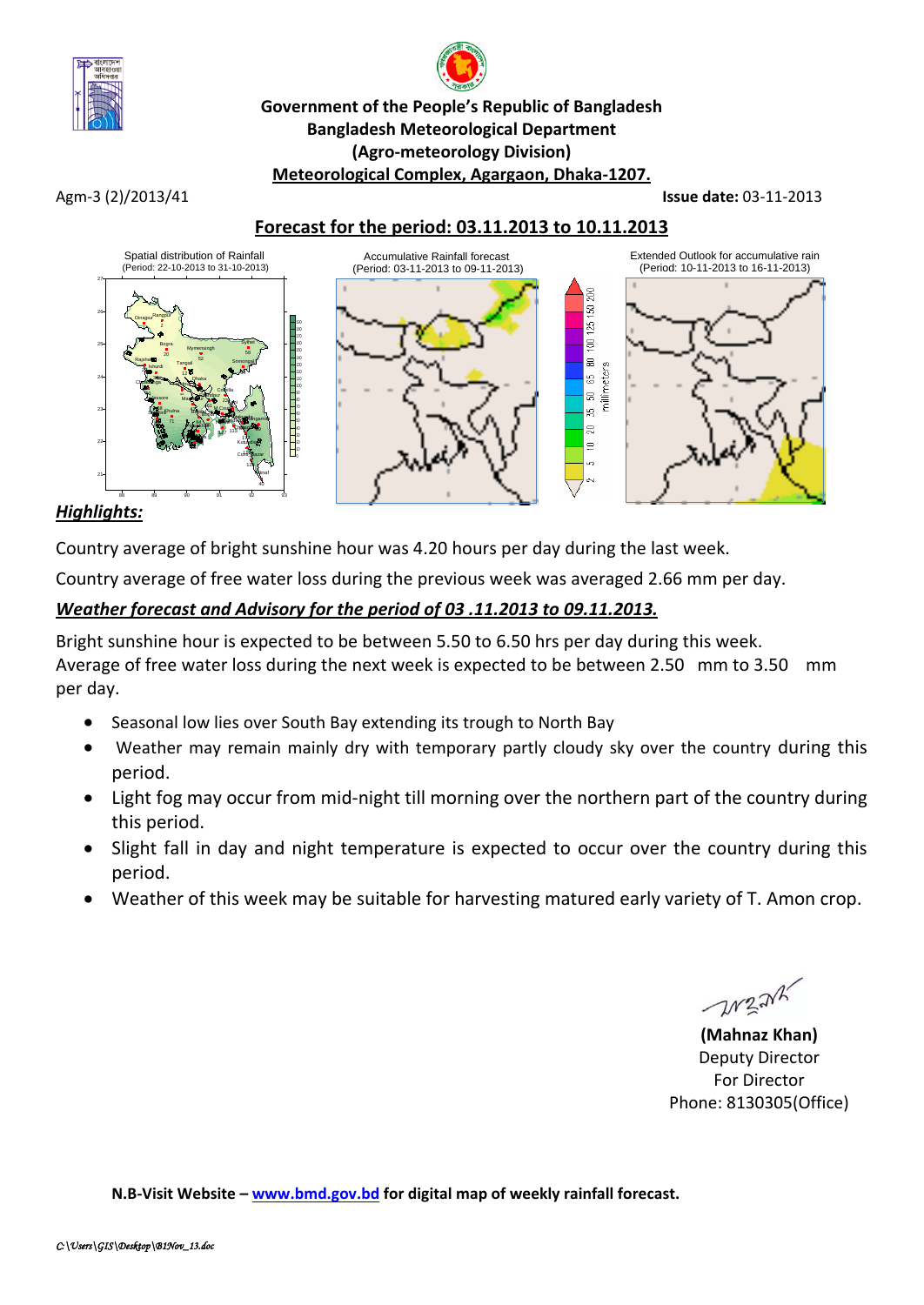# **Bangla Version**

#### পূর্বাভাস, সময়: ০৩-১১-২০১৩ থেকে ০৯-১১-২০১৩







## প্ৰধান বৈশিষ্ট্য সমূহঃ-

গত সপ্তাহে দেশের দৈনিক উজ্জল সর্যকিরণ কালের গড় ৪.২০ ঘন্টা ছিল । গত সপ্তাহে দেশের দৈনিক বাষ্পীভবনের গড় ২.৬৬ মিঃ মিঃ ছিল।

## আবহাওয়া পূর্বাভাসঃ-০৩-১১-২০১৩ থেকে ০৯-১১-২০১৩ ইং পর্যন্ত।

এ সপ্তাহে দৈনিক উজ্জল সূর্য কিরণ কাল ৫.৫০ থেকে ৬.৫০ ঘন্টার মধ্যে থাকতে পারে । আগামী সপ্তাহের বাষ্পীভবনের দৈনিক গড় মান ২.৫০ মিঃমিঃ থেকে ৩.৫০ মিঃমিঃ থাকতে পারে।

- দক্ষিণ বঙ্গোপসাগরে সৃষ্ট মৌসুমী লঘুচাপের বর্ধিতাংশটি উত্তর বঙ্গোপসাগরের দিকে বিস্তার লাভ করছে।
- এ সময়ে আকাশ অস্থায়ীভাবে আংশিক মেঘলাসহ সারাদেশের আবহাওয়া প্রধানতঃ শুষ্ক থাকতে পারে।
- এ সময়ে দেশের উত্তরাঞ্চলে মধ্যরাত থেকে সকাল পর্যন্ত হাল্কা কয়াশা পডতে পারে।
- এ সময়ে দিন ও রাতের তাপমাত্রা সামান্য হ্রাস পেতে পারে ।
- এ সময়ের আবহাওয়া বিভিন্ন প্রকার আগাম রোপা আমন ধান মাড়াইয়ের উপযোগী থাকতে পারে।

**WEAK** 

(মাহ্নাজ খান) উপ-পরিচালক পরিচালকের পক্ষে ফোনঃ ৮১৩০৩০৫(দপ্তর)

বিঃ দ্রঃ- পূর্বাভাসের ডিজিটাল map দেখতে visit করুন- www.bmd.gov.bd